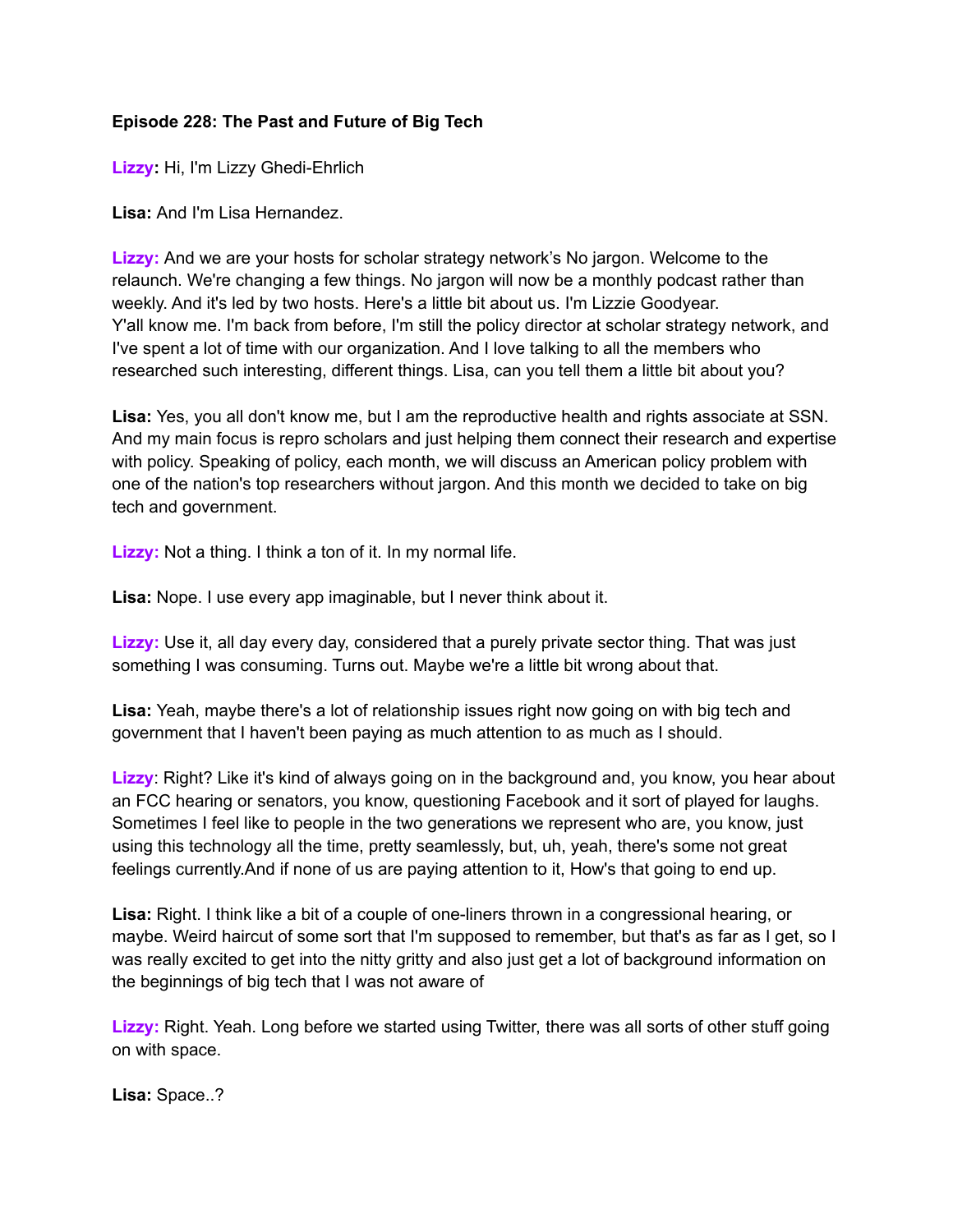**Lizzy:** Space! Yeah. That's how it started. That was something again that I vaguely knew. And then talking to Margaret O'Mara, I was like, oh yeah, like the cold war is what made government and technology really start putting their heads together and see how we could, you know, combine something that was being made for consumers and something for people to buy in the home and like private development of technologies and actually make it something that the government was supporting. And there were reasons for that. Yeah. And since then, things have gotten a little tricky. Um, so, you know, let's listen, I, the, our scholar for today, I think has a lot more to add

**Lizzy:** For this week's episode, I spoke to Dr. Margaret O'Mara. She's the Howard and Francis Keller endowed professor of history at the university of Washington, where she writes and teaches about the growth of the high-tech economy, the history of U S politics and the connections between the two she's the author of the book, The Code: Silicon valley and the remaking of America. Here's our conversation. Dr. O'Mara. Thanks for coming on one of the first, no jargons in quite awhile.

**Margaret**: It's great to be here. Thanks for having me

**Lizzy**: Yeah. Really awesome to be chatting with you. And especially because big tech and I'm doing air quotes over here has been in the news more and more lately. And you know,, we really want to talk to you about some of these developments. But before we get to the more of the now stuff, we kind of wanted to know more about what sparked your interest in the topic. You know, you've been studying government's relationship with big tech before it was a major topic of discussion. What started that? Where did your interest in that issue come up?

**Margaret**: Yeah. Well, my interest in the history of technology actually came through my interest in political history. I was in graduate school. This was in the early years of the internet boom. So a long time ago, and I was embarking on a dissertation that was focused on the The early years of the space age, the, early cold war, and was actually approaching it from this question of the economic impact of military spending. Not really thinking at the time about how much this was indeed about technology and what it was seeding and what sort of power structures it was creating and what type of economy it was creating. that led me to To higher education institutions that were becoming, all of a sudden agents of political and economic destiny in a way that they had not served before becoming more important, um, players in American life and the broader research complex based in both academic and government institutions, as well as private sector institutions and companies that was emerging in the fifties, sixties and beyond.

**Lizzy:** Can you take us back to that time and maybe share a story about one of those early tech pioneers? That's just when people are thinking today, I think about big tech. That is just, it has been wiped from our collective minds. Those things are connected to today's Google, you know?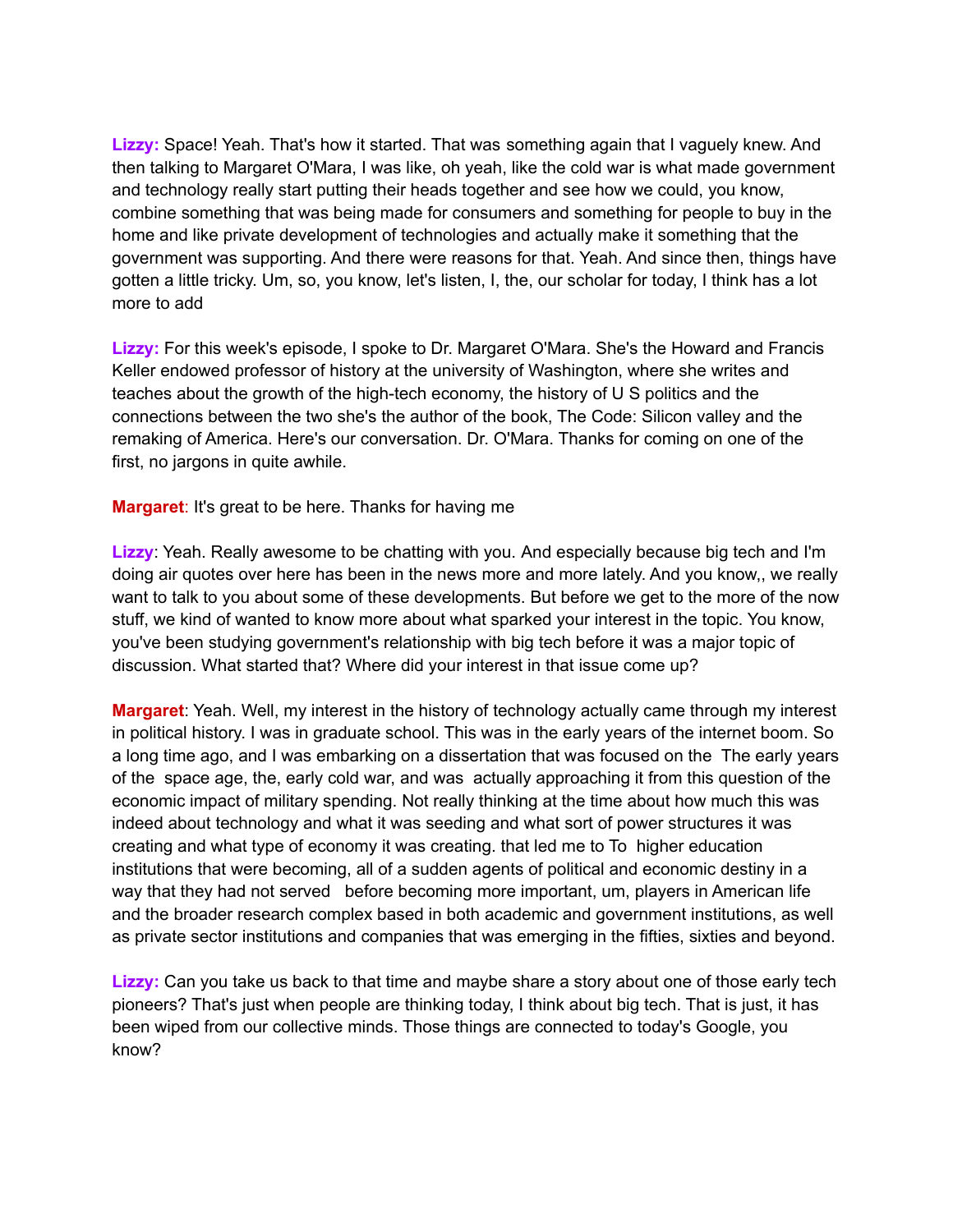**Margaret:** Yeah, it has and connecting those dots. I mean you know, that's the great thing about being in the business that I'm in, of being a historian is it's figuring out the, how we got to now and how these things are connected. One of my favorite stories that I think illustrates this, looking at Silicon valley history in a new way and Silicon Valley's present and is a new way, is the story of Fairchild semiconductor, this is a company that is held up as kind of the granddaddy of all venture backed startups, because it is it's founded in 1957.

In the future Silicon valley wasn't yet called that by eight engineers who had come out a few years earlier to Palo Alto to work for a Nobel prize winning scientist and co-inventor of the transistor named William Shockley, who had relocated from bell labs back to his hometown of Palo Alto to start a Silicon semiconductor startup Shockley among other things was a really, really terrible person to work for.

And so these eight young guys decided on Mass Quit. To find some outside financing and to start their own company, a competitor company, and thus Fairchild is born. Among those eight include the co-founders of Intel, the co-founders of Kleiner Perkins, or one of the founders of Kleiner Perkins, one of the major venture capital firms in the valley, that has backed kind of, an honor roll of, companies and others. And, you know, you really see the seeds of the valley to come in this new model. So it's really held up as, this is the beginning of the, you know, the scrappy startup and the, and the free enterprise kind of mythos that's surrounded the valley is very much associated with Fairchild. and the disruption. it's like

**Lizzy:** already right there. And that first, or I had no idea.

**Margaret:** Yeah, these young guys, but here's the thing. So these, these guys agree to incorporate in the early autumn of 1957, what else is happening in the autumn of 1957? Well, in October, the Soviets launched the Sputnik satellite into orbit beating the U S into space.

And throwing Washington DC into a tizzy about the fact that the U S is falling behind, in this really critical part of the cold war struggle. And what does this precipitate immense new spending on space technology, missile technology, essentially sending things into space, whether they be armed or not rockets with astronauts and the more with,

**Lizzy**: Just just any, anything we've got.

**Margaret:** Anything. And so what do you need for the space race? You need a very small, very light, very powerful electronics, which turns out is exactly what Fairchild becomes a, a birthplace of. And, all of a sudden they have this customer. This very deep pocketed customer in the form of the U S government, both NASA and the department of defense. So the secret history of this scrappy startup that's held up as, this is the beginning of Silicon valley.

As we know it is that for the first few years of its existence, government contracts, where the vast majority of its books.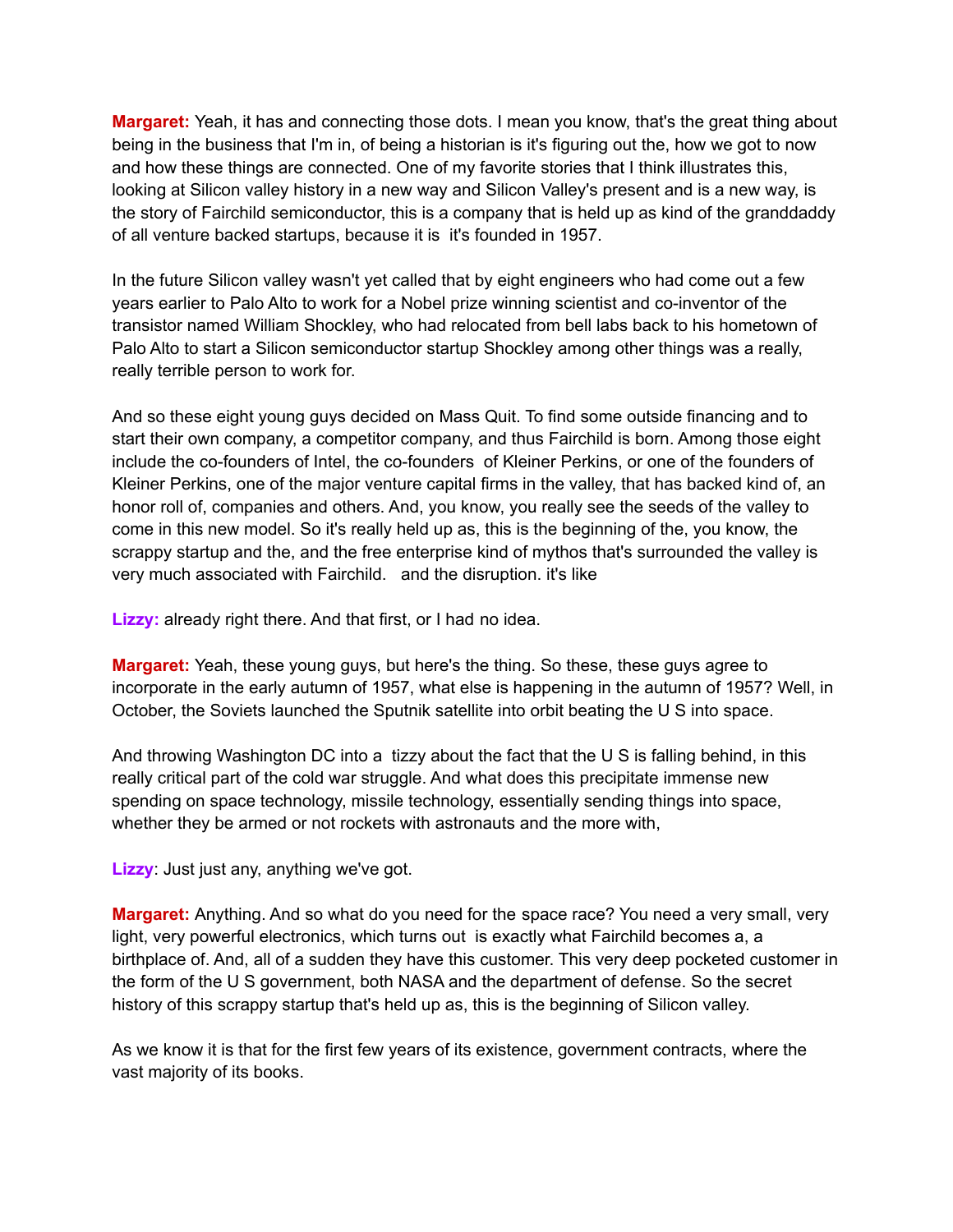it kind of enabled this rocket ship literal and metaphorical to, launch and, really created a market for advanced electronics that had not existed before. It's this blending of public impact.

That I find so interesting in the story of Silicon valley. It isn't just that you know, big government came in and we should give them the credit. It's a very American story. It is government funding, oceans of it washing over Northern California, but in a way that is allowing private enterprise to flourish.

Intensely competitive and also simultaneously commercialized, , semiconductor industry grows in the valley, thanks to this money. That's coming from Washington DC, but it isn't like it's, you know, they're able to become more than just defense contractors. It creates, it allows them to drive down the price of their car.

To kind of reach a threshold of commercial viability and off to the races they go. And that's, I think a really important part of understanding this alchemy between public and private it's important and understanding how American political economy works, how American government works and this , very, you know, kind of the way that, so many other social scientists, scholars have talked about the, you know, uh, government out of sight, a submerged state.

and, and that is exactly what we see in the story of Silicon valley.

**Lizzy:** I think, definitely I'm already. Seeing how we're going to get to where we're going to get to in this interview about what's going on right now, , with these antitrust laws and these hearings. So that's great, but Let us take a moment to fast forward that wasn't written as a tech joke, but I have seen now that it is, as I read it to the eighties and nineties, when the tech industry is really starting to make a more public name for itself.

Tell me about one or two of the important events that was taking place at this time for what we now know as, big tech.

**Margaret:** Well, the, eighties is when the Silicon valley, as a, phrase, a term of art becomes familiar to people when the products that are being built there. And also in my town of Seattle are becoming familiar to ordinary American consumers, because really that 1980s. Personal computer hardware and software.

And with video games, all of a sudden the tech industry is building consumer facing products for the first time. Like, you know, microchips are like machines that go on other machines, like no one's paying attention. . And, in the eighties you have these new products that are so super cool and they're going into homes and to schools and kids are playing video games.

And then on top of that, you have extraordinary business leaders and storytellers. Like notably Steve jobs, who, among, you know, one of the reasons he looms so large in our imagination, Steve jobs, who co-founded apple in 1977, it goes public in 1980, by the early 1980s, jobs as a familiar face on magazine covers.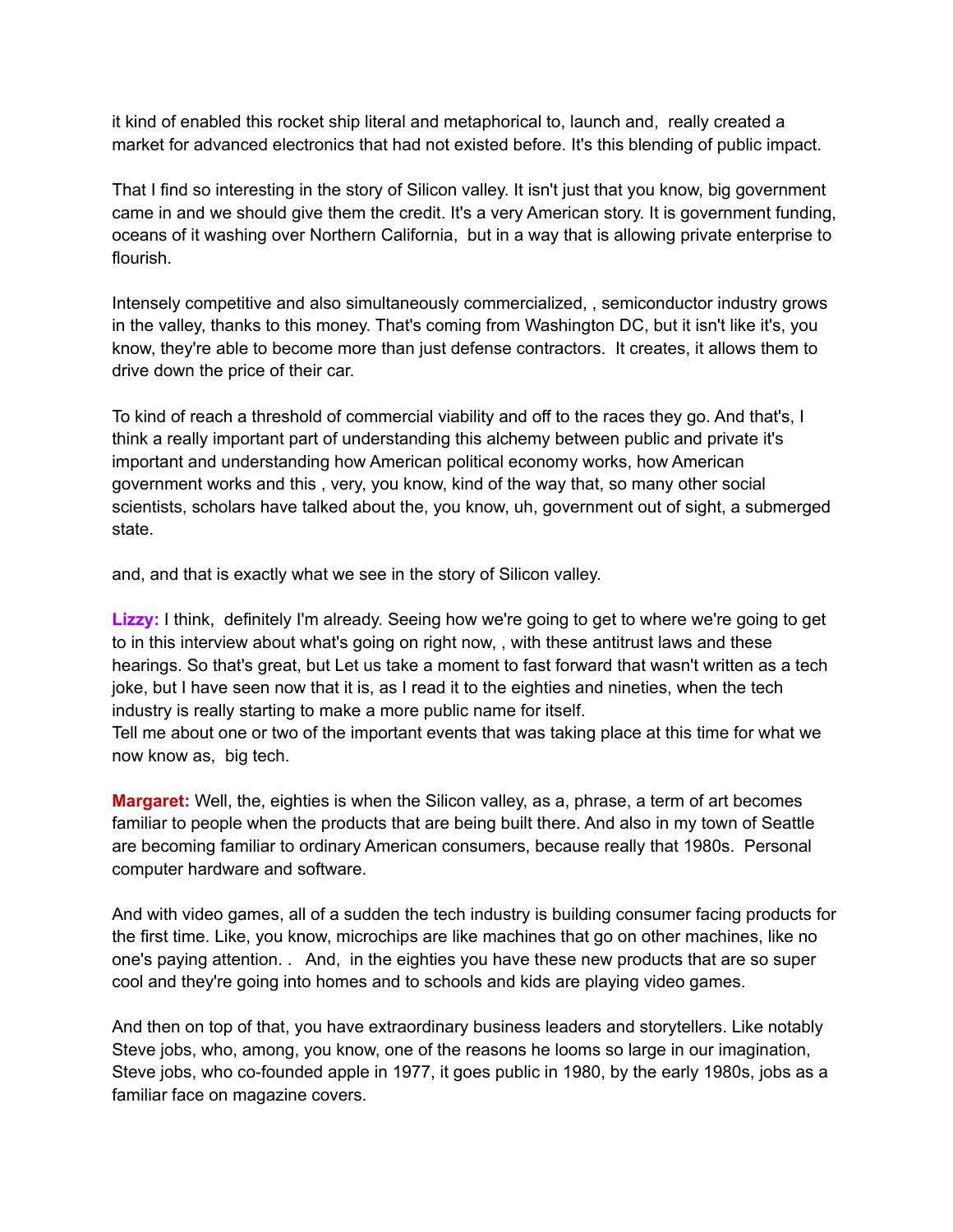His great talent was the ability to tell a story about how. A computer could be useful, not just useful, but how it could change your life. uh, you know, he talked about personal computers. Being like a bicycle for the mind, what an extraordinary, idea. Right? We can immediately grasp that, you know, a bicycle is something that takes human capacity and makes it, you can go faster than when you walk right in, but you're still powering it.

A personal computer is like a bicycle for the mind because your brain is still controlling. It. You are still in charge you as an industry. Have control over the machine, but you're able to go faster, do better, be more, you be a better you. And that promise is something that continues to be pitched, and eagerly received by, by customers through the eighties and nineties, You know, what's really, I think a lot about, and what I do try to do a lot in my work is, is connect the story of tech with this broader arc of American history, political and social to help people understand how it's all connected. We often look at people like Steve jobs or bill gates, particularly in their earlier years as these quirky guys with the floppy hair running around barefoot in California. Aren't they different? They're thinking different. The kind of off,

off to the side iconoclast..

**Lizzy:** Yeah. It's sort of breaking with tradition. Disrupters don't have anything to do with the status quo they're And, and no one, and they're not building on anything before them. I think that's the part of the myth that I'm not so sure about.

**Margaret:** I know, I know. So, so look, there's, I mean, this is the value. Of just sitting back and, and recognizing, look, these are, these guys were different. They were, you know, and, but why were they so early received? Well, look, what else is going on in the late eighties and early nineties, for example, the time that Steve Jobs is, and Bill Gates's stars are ascendant.

There's not a lot of other good economic news. You know, you open the news magazines or the business magazines in the late seventies, early eighties, it's all about competition with Japan about the auto industry, getting bailouts from Washington about an economy that is sputtering. What else is happening? At the same time. This is the Reagan revolution. This is the election of Ronald Reagan to the presidency and the ushering in of an, of a real. Profoundly new set of governing economic ideas and policies that are reshaping what Washington is doing. Um, the relationship between government and citizens, and also particularly between public and press.

An era of deregulation, an era of tax cuts. And this is the world in which technology companies and big technology companies, some of whom Microsoft and Apple are around in the eighties, others come up later, but they are very much a product of Reaganomics writ large. If you think about Reaganomics as something.

Set in motion during the presidency of Ronald Reagan, but continued and enlarged during the democratic presidencies of bill Clinton and Barack Obama there, other Republican presidencies of the two George bushes and on, and on a really 40 year period in which the private sector had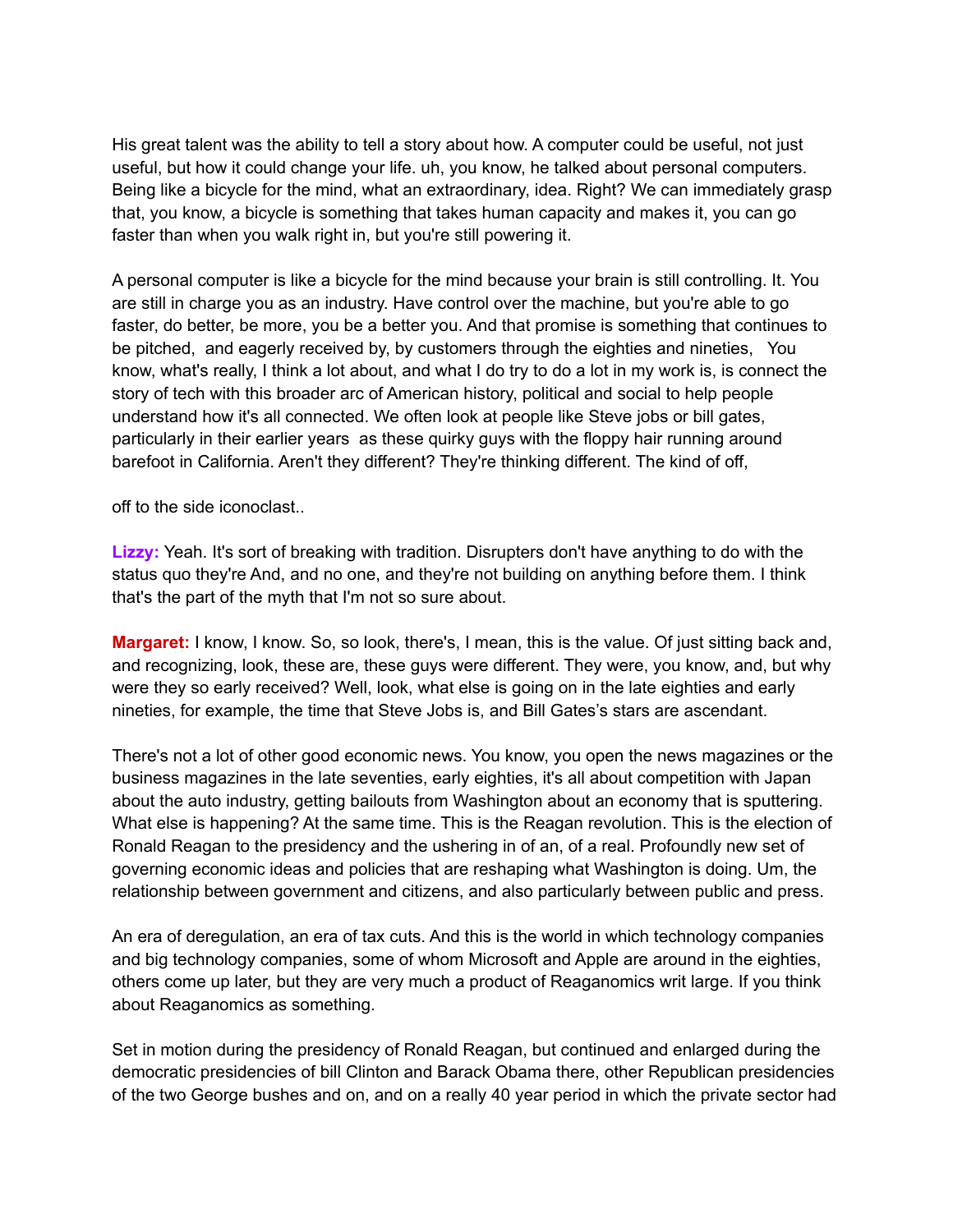a great deal of latitude to regulate itself and to grow in ways that were, unbounded or less bounded than they had been before.

**Lizzy:** And so you, you sort of did it just now, but take a moment though. You're not an economist to describe. This will be, there's a fun quiz. What is Reaganomics? What does that term refer to?

**Margaret:** Well, Reaganomics in a way, is is the flip side of, the new deal order? The kind of, well, we never called it Roosevelt Nomics, but you know what I mean? It kind of the

**Lizzy:** Yeah, it doesn't flow the same way. Does it?

**Margaret:** So that, so the, you know, sponsor to the great depression by the Roosevelt administration and by. Both Democrats and Republicans afterwards is as sort of acknowledgement of a greater role of the state in American economic life of providing economic security for individuals and providing subsidy in partnership with the private sector, in a way where where it's a high tax high spend regime, but also, is creating a floor below, which, particularly individuals are extensively not, allowed to fall and creating a path for.

Um, in the large amount of the middle-class or The white middle-class certainly in the middle part of the 20th century, Reaganomics is also known by terms like here's an here's, here's a piece of jargon that I kind of gets me because I think it's often bandied about without proper contextualization neo-liberalism.

But the idea of a less regular Business environment, lower taxation. The notion that by taxing companies less, they will invest more. They will hire more people that the wealth will trickle down um, to the workers that rather having, rather than having mandates or interventions or other sources.

Public supports and public programs, assuring economic security, or at least attempting to that. Instead the private sector takes the lead that allowing more flexibility, more, autonomy in the private sector will ultimately be more beneficial for economics. Overall, and for the fortunes of all, now, what we have found 40 years down the line, , after both, again, this is, this is an idea that emanates and is embraced first by the Republican party.

And the Republican party is most closely associated with this, of course, but also the democratic party itself. You know, changing and and embracing some of these business friendly policies and what this, you know, where we find ourselves 40 years after the election or the inauguration of Ronald Reagan is that, um, you have an exceedingly inequitable economy, you have growth concentrated at the very top in ways in the United States that have not been seen since the gilded age of the great capitalists of the railroads, you know, barons of oil, railroads and stuff.

**Lizzy:** So when did things start to be a little less chummy where we are in an era now where it seems that government has developed some serious concerns about big texts, power, , what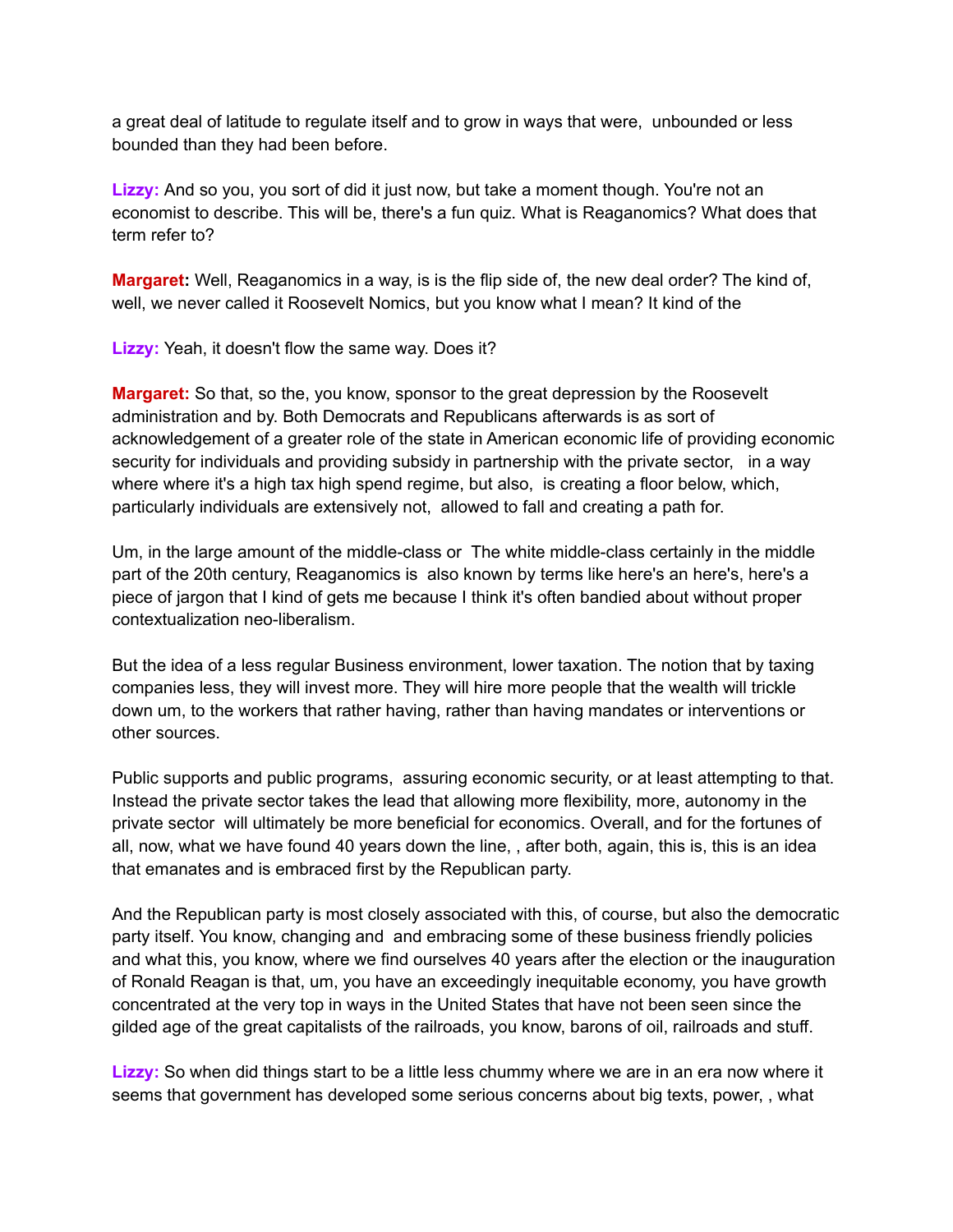are some of the problems that start arising during this time? And as we progressed towards the current century,

**Margaret:** Well, it is remarkable how fast things have changed in a relatively short period of time, which is of course the story of tech

**Lizzy:** Right. I was going to say

## **Margaret:** Yeah.

Yeah. But let's dial back only 10 years. So we're talking here in the summer of 2021. In the spring of 2011, April, 2011, Barack Obama, then, , three years into his first term, as president is going to Facebook for a town hall with mark Zuckerberg, in which the biggest kind of pre event buzz was, is mark going to wear a suit or is Barak going to wear it? who's going to dress up and dress down and turns out they both wore suits and then took off their ties. and, And not that there was an absence of it. You know, some friction, but your term chummy sums it up.

There was this love affair, a bi-partisan love affair with the tech sector that really starts in earnest in the 1990s as the internet is commercializing and Internet companies are the Davids in, in the world of, Goliath, like big telecom companies.

And so when the 1990s during the Clinton bill Clinton is president Al gore, an enthusiastic technological adopter and champion of technology, a very, very important figure in the commercialization of the internet. As vice-president Newt Gingrich. Another technophile is become speaker of the house in 1995.

And it's right at the time that the internet is, you know, this is after the yeah. The mosaic browser makes, um, which then becomes commercialized as Netscape kind of makes the worldwide web accessible to people who don't know how to code. Uh, and you're just seeing this blossoming of sites like Yahoo and E-bay and these early, you know, dot com. Success stories are coming up and you have these spectacular IPO's. And so Washington is, figuring out, okay, what's the what? It can be the rules of the road for this new digital revolution and embracing ideas of, you know, as Al gore talked about the information super highway, this new infrastructure in which information via the internet is going to become the Great equalizer. This is going to be an impetus for economic growth. It's also going to be a means to mitigate inequality, geographic and racial and economic, all of these things that the internet was going to do. And so in this environment where you have kind of centrist Democrats in the white house, you have conservative Republicans in charge of Congress.

There is, um, the, the, one of the few things that this very. Partisan environment, um, can agree upon is that Silicon valley companies need to be left alone, to grow as much as possible that there are these extraordinary, economic phenomenon, social phenomenon, and we should not impose the same rules that Television and radio are supposed to adhere to in terms of what you can say and when you can say it that, yeah. So there was a real, you know, the biggest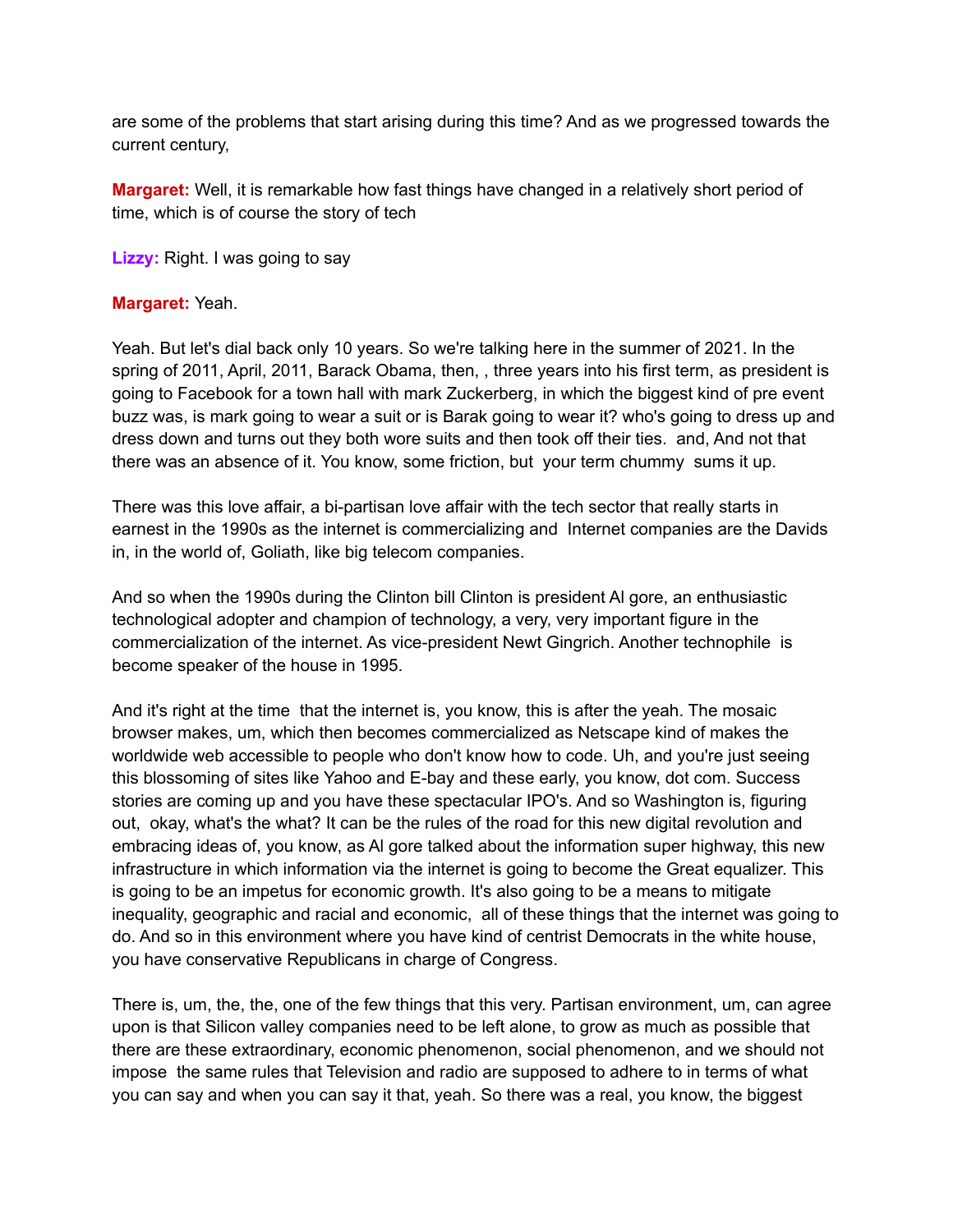concern, , which was legit because in the early years of the internet, it was obvious that a vast amount of that stuff on the internet was porn.

And so the big, you know, where the big regulatory conversation. came about in the 1990s was around, , how you keep children from being able to see pornography on the internet. This is why the communications decency act. Says that platforms like Facebook or Google or other platforms can not be held liable for what third party say on them.

And that is, the one signal piece of regulation that comes out of this and just reflects how. This was just a different time and place. It was , different time, a moment, a particular political moment. That's reflecting the priorities of the parties and the people that were in charge at the time.

And also where the industry was at the time Mark Zuckerberg was in sixth grade when the telecom reform act of 19, 19 96 was passed. So we are just in a totally different regulatory era now.

**Lizzy:** You're giving me a lot of thoughts here that are now starting to move very quickly. So again, we're sort of illustrating what this attire type of technology is about. for the record as an eighties baby, I remember the first thing I looked up on the internet and it was my little ponies. Um, if you just to center myself in this time, the same age as Mark Zuckerberg, Let us talk then a bit, you've teed this up already. You know, we started, yeah. There's a, there's a space race. We're thinking about how to beat the Soviets.

And we're thinking about how to make these sort of micro technologies that are, that are seemingly a bit more tangible. You know, we have the sweet sounds of compact discs, but now we're getting into the internet and it's much less tangible. And it's more about communication in some ways than it is about products, which I think for me is a shift. Difficult to make a little bit, when we talk about like what this actually is and what we're getting out of it and what government's role is in regulating it, because yeah, it is extremely different from something like television. So let's talk a little bit more about social media. We've mentioned Apple and Microsoft, some of the early technology companies that ended up creating these platforms. And then we have things like Facebook that you've brought into the story, which are the Facebook is not the internet. , it's a means of using it. Which, you know, just started out one way and ended up certainly about.

User to user information spread, , I guess is the phrase I might use to describe how it functions today.

And this is where I want to pull the government part back in. You know, can we talk a little bit about social media and disinformation, something that has been such a hot topic since the 2016 election?

What's going on there? This is messy.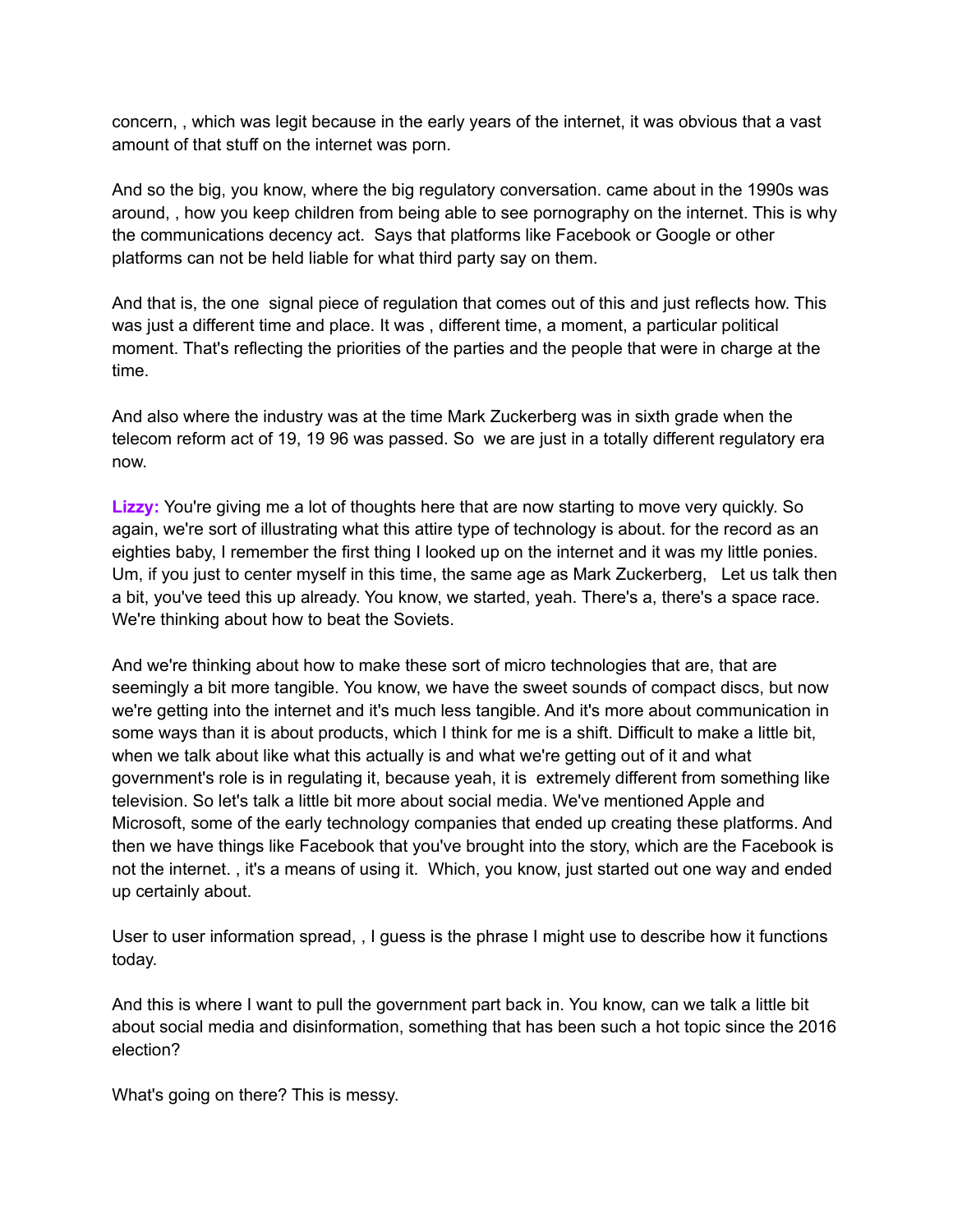**Margaret:** Yeah, and this just shows how much, you know, what we talk, about as tech or Silicon valley. first of all, is, you know, big tech itself is a set of shorthand for a set of companies that are very different lines of business, right? With different regulatory implications. But social media is one very, very Part of it. We also talk about Silicon valley is, is undifferentiated. You know, this is tech and, and we sometimes don't historicize it enough to really tease out. Well, Silicon valley itself was an area in Northern California.

That was a hub of advanced electronics, hardware production. It was manufacturing, right. And even in the eighties with the PC wars between Apple and IBM were that this week, this month where August 9th, 1981 was the year that IBM came out with its PC. So this is kind of the heyday of the, you know, 40 or 40 years down from that.

And that was all about hardware, hardware, hardware, building things that sat on a desk, right. And even when Microsoft is becoming, you know, Microsoft with windows and becoming this enormous force in the 1990s, It's still providing software, you know, that you put on a computer and it lives on your desk, right?

So this is all by way of saying. Up until the 21st century, , you could compartmentalize tech. It was very important. It was, um, undeniably, you know, had an economic effect, but it was not the, the B one story on that. Business. It wasn't the front page of the business section every day.

It wasn't that almost every business story is a tech story and so many political stories or tech stories. I mean, as a side note, it's so funny to me. So I've been writing about Silicon valley now for more than 20 years. And for most of that time, I would tell people, well, what I write about tech Silicon valley, and I write about politics and.

What's the story there. Like there's no story there. Like Silicon valley in Washington, DC, you don't have anything to do with one another. And no one really says that to me anymore. , but I think this is all really important to understand why we are a drift in this ocean of, oh my God, what happened?

So social media. These platforms that are coming up in the first decade of the 21st century are solving a really important business problem that the.com era companies had been struggling to solve, which is how do you make money on the internet without driving people crazy? So let's throw ourselves back to say, 1999 or 2000, and you're online and you're having a good time and you're on Yahoo or wherever.

And there are pop-up ads, just driving you crazy banner ads, popups , at the, you know, just to get people's attention, to get the eyeballs focused on things. There were all these kinds of, you know, jazzy stuff that was crowding and making these webpages sometimes intolerable to look at income schools.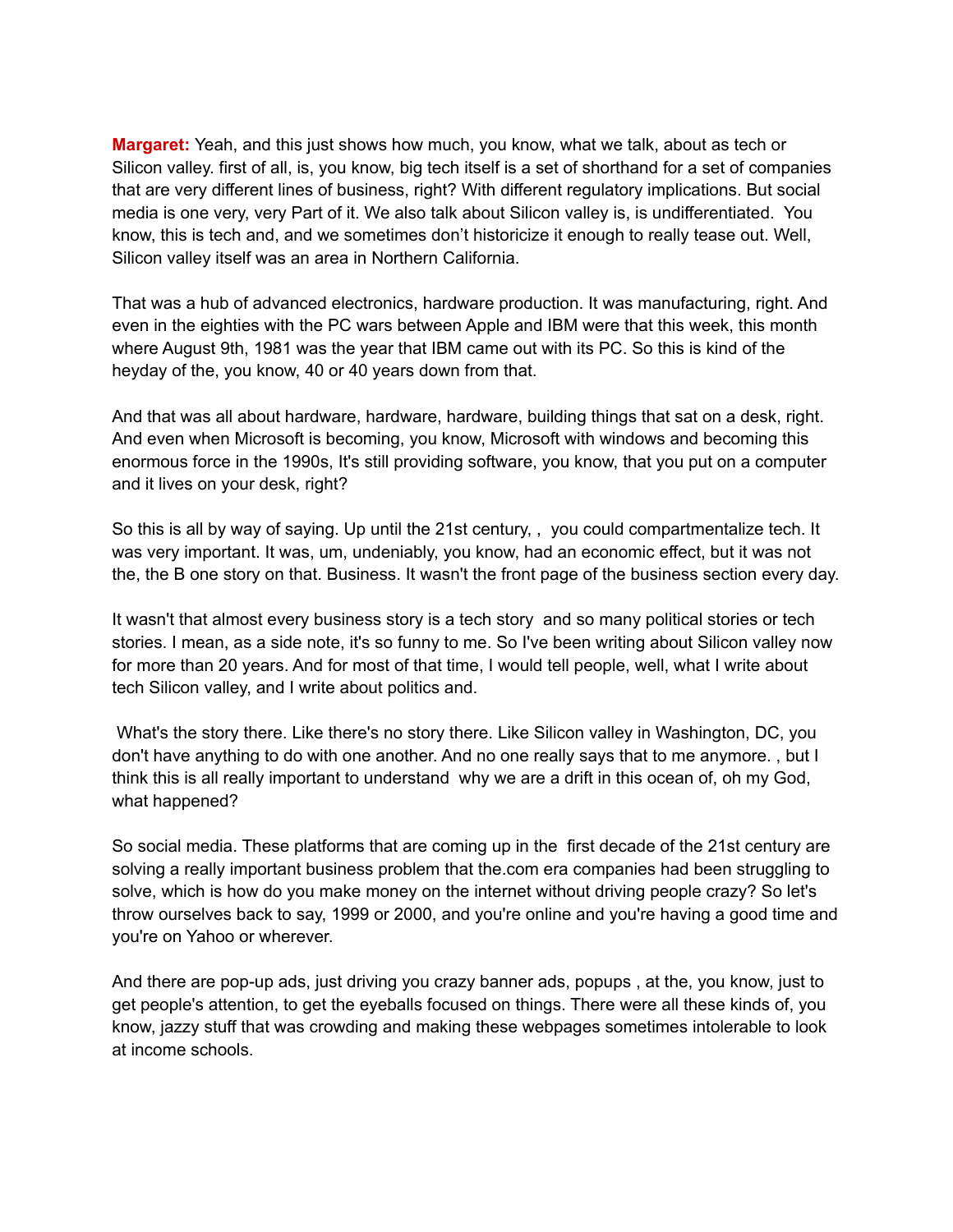With this beautiful white space. That's just Zen, right? You're coming in. There's no ads. There's just text. It's all very straightforward. It seems very anti-commercial, even. There's no,, no, nothing distracting you. It's just pure information. And then what Google figures out to make money on that is , you can do some. Different, you can take that beautiful white space and you can monetize that white space by tracking the way that people are using the space where they're going, where they're clicking and taking that information and selling it to advertisers.

And then you can also embed ads into the space in a way that is much more subtle, and it's harder to distinguish. What's an ad and what's real.

So Google and then Facebook are so wildly successful at what they set out to do, which is to sell advertising on the internet. This is what YouTube does too.

I mean, this is the business model. This is when you know, when Mark Zuckerberg a few years ago, is called before Congress to answer for Facebook sins and Chuck Grassley at one point says, so how do you make money? Zuckerberg's like, Senator, we sell ads. Um, and, um, that was, you know, you know that the moment when, uh,, you saw this dissonance between when, when people like me were like, oh, it's going to take a long time for

**Lizzy:** The moment, the moment when Congress realized they should have spoken to Margaret O'Mara at Washington

**Margaret:** I know. I know. Um, so yeah. um, so that's, I mean, so getting to the question of disinformation, so here we are. W when you just have tech being this useful tool, that's on your desktop, that's kind of off to the side, or Facebook's just a place for college students. , find a date, , there's something that's, you know, kind of benign about it.

You know, it's not really benign to kind of have the user be the product. , but it was the way that, you know, this was something that was the key to unlocking immense success for Google and Facebook. And then for thousands of other companies that are in their

**Lizzy:** It sounds sinister as hell when you say it, by the way.

**Margaret:** It does, it does. These are, you know, they are not thinking about these were not designed to be political town school. That's the other really critical part.

**Lizzy:** Yeah.

**Margaret:** These are designed to sell ads on the internet. This is what they're for. you know, again, it's the trade off that users make without really knowing, you know, you are the value of nothing is free on the internet.

You know, so the turning point comes not too long after Facebook, hasn't been in business all that long. It's founded in 2004. By 2008, you have. Candidacy of Barack Obama, super cool.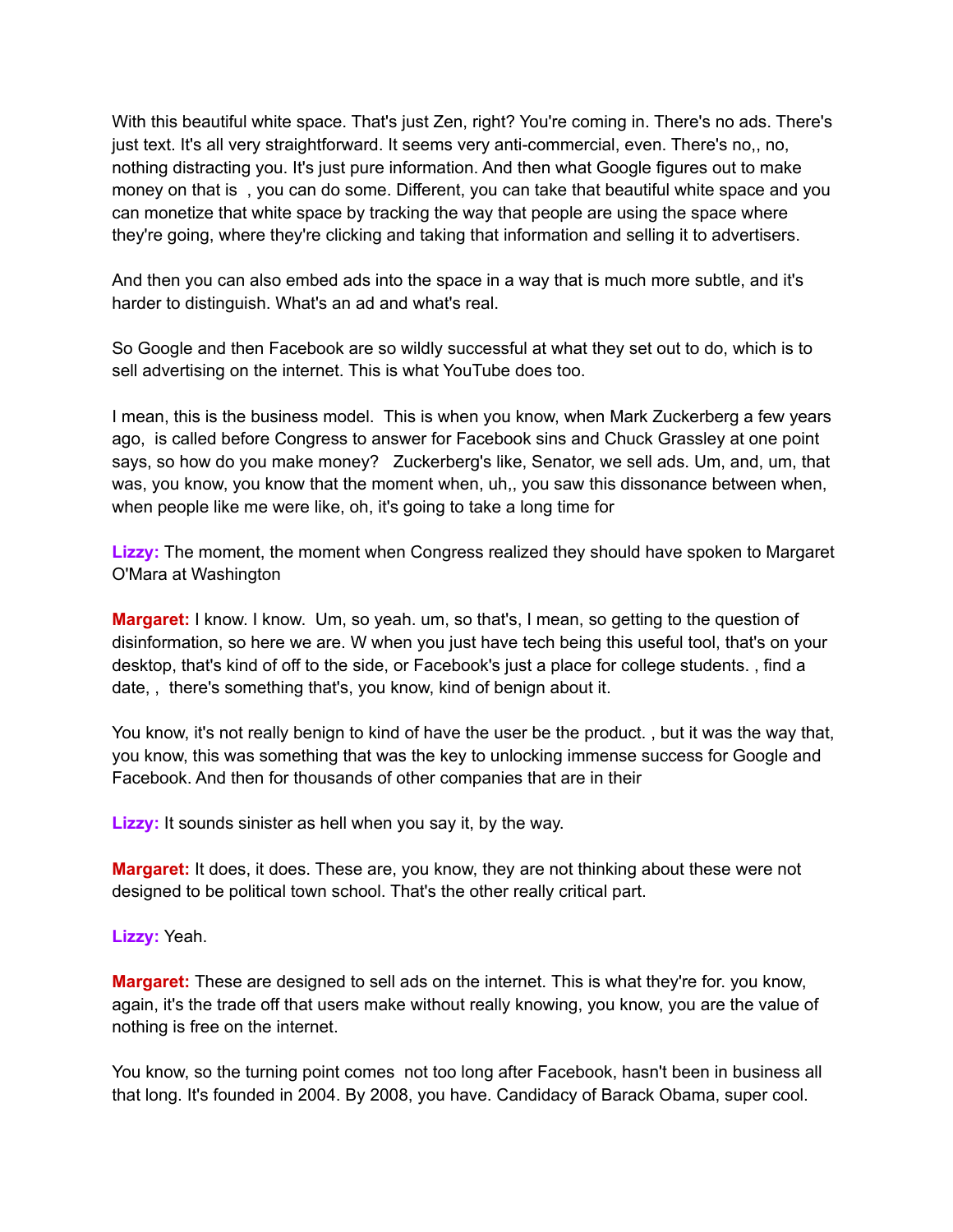The super cool campaign of Obama that in early 2008, during primary season is like setting up an office in Palo Alto, filled with eager Stanford students who were interning there to like have this, you know, very white. aggressively online campaign that among other things is using Facebook very effectively. Chris Hughes, who subsequently has become a great critic of Facebook, but was a Zuckerberg roommate, Harvard roommate, and a co-founder or part of the early team of Facebook, was brought on by the Obama campaign as a campaign adviser in 2008 The, the, the campaign that got Barack Obama, elected president, how much it used these beautifully designed Facebook posts to in a way that's, um, you know, if you actually look at the content of them, they're kind of, it's old school, it's kind of the way social media was, was working in a kind of moral benign traditionalist way. It was kind of taking the hopeful messages that you would ordinarily put in a TV ad or a mailer and just transposing them digitally, but also fundraising online in a way that you were getting, you know, small dollar donations, more easily. And then, you know, people with less money in their pocket could be part of the process.

It was all so. Hopeful. And, these companies kind of embrace that role. And so did everyone else there was like, this is great. This is the future of democracy. Well, it turns out it was the future of democracy, So by the time you get to the 2016 election, which I think going back to your earlier query, you know, when did it all start going sideways?

I think 2016 was the moment. By 2016 the Facebook of 2000, an eight is not the Facebook of 2016. It's much, much bigger for one, it's international for another. And, um, and it has again embraced its role as a kind of facilitator of political conversation and a source of news.

It has gone far beyond the social. Functions that at first had into things that are much more far reaching. And also there's so much information, you know, Alvin Toffler, who was the futurist, who counted among his fans, many Silicon valley people and also Newt Gingrich.

Um, but Toffler coined the phrase information overload in 1970. and you know, we are living in the age of information overload. And 2016 by then, there was so much information for these platforms are so full of people and information and posts that in order to get people's attention you need to tap into their emotions.

And what is the emotion that often gets you the most engaged?

## **Lizzy:** Anger

**Margaret**: Anger engagement is engagement. And so Donald Trump's campaign was the perfect, perfect campaign for the social media world of 2016. Absolutely perfect. This, this engine designed to sell ads on the internet. So effectively was now perfectly designed for the messages that Donald Trump was sending out into the world. And Meanwhile, the Hillary Clinton's campaign is kind of running an Obama 2008. I can't pay it on Facebook.

And that's not the way the platforms worked anymore. That's not the way the world worked anymore. And there was, uh, you know, and the people that I talked to for my book, and I talked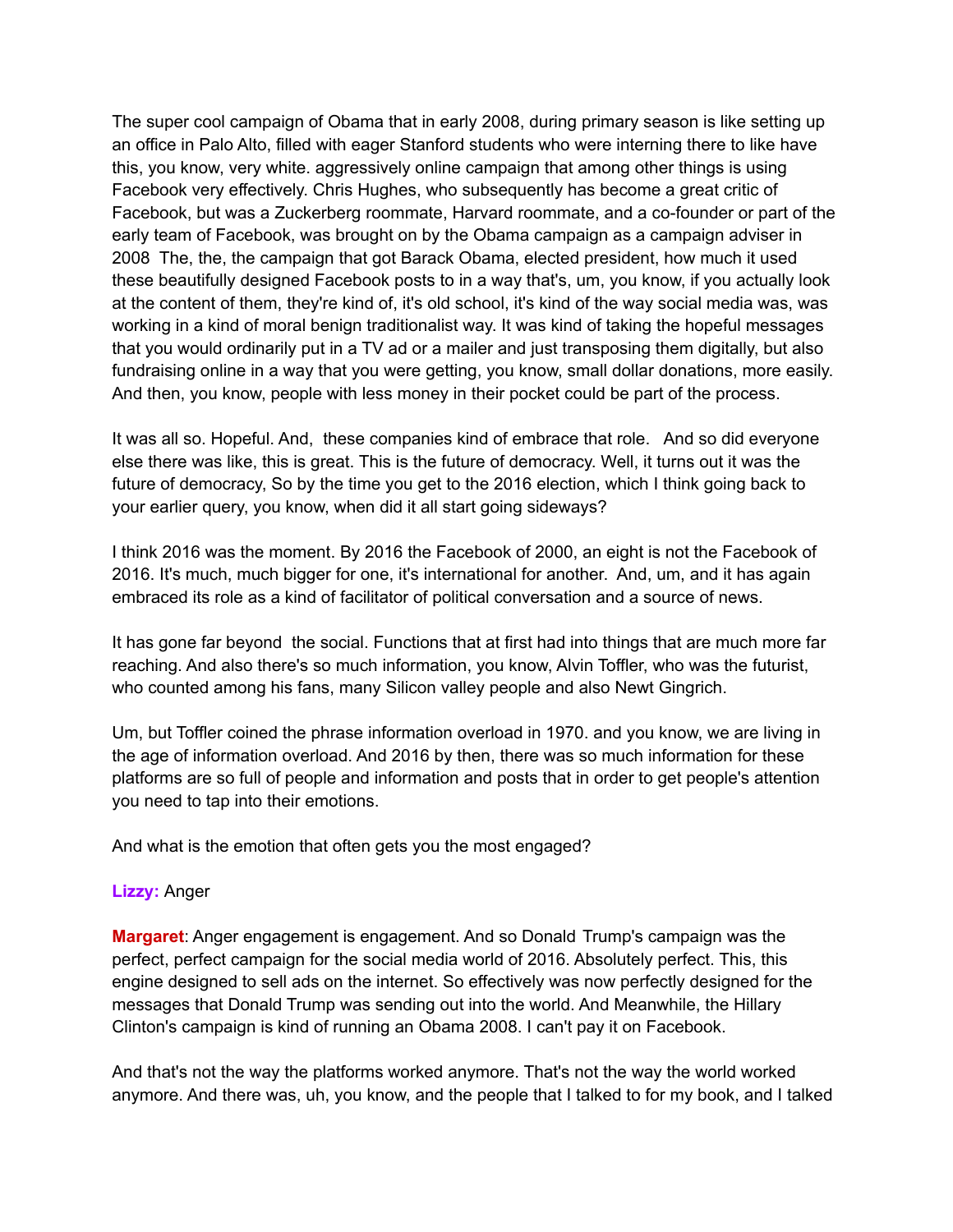to a lot of many, many people from many different points in American and Silicon Valley's history.

And, um, Mitch Kapor, who's still a very important figure but was among, uh, as many accomplishments was the, co-founder of the founder of Lotus, the corporation, Lotus notes, kind of early, um, we're processing and other, um, desktop software. he was a great proponent in the nineties, early nineties in the early days of the commercial internet of kind of keeping the internet.

Of what later becomes known as net neutrality, although we're not taught, you know, that wasn't the wording used then, but, um, he talked in the early to mid nineties about a Jeffersonian internet, a place where , everyone essentially is standing on their own. Digital soapbox and has a voice and where you can have, again, this sort of hopeful idea of democratic discourse, um, without the gatekeepers, without the traditional hierarchies of information.

And when I talked to him, um, in this must've been about, you know, 20 17, 20 18, and I said, you know, where, where are we now? He said, we were just so nice. We were so naive then about, you know, if you bring everyone together, if you connect the world, you, of course, you're going to generate sort of marvelous, marvelous connections, and look, these social media platforms have done an extraordinary amount to bring new voices into the conversation.

But also when you do that, when you connect the world, you bring out the best in humanity and you bring out the worst and the ease with which the word.

Can now find one another. And the ease with which disinformation and toxic messages and messages of hate and rage can become amplified and solidified, and reach a true mass audience is we've never, historians don't really like to say, we've never seen this before, or this is unprecedented, but this is, you know, we don't have not had a communications medium that has been able to do this in this way at the scale.

**Lizzy:** So we've identified the problem. Government is now starting to become a bit uncomfortable with clearly some of the power that has been unleashed by these companies that were previously allowed to sort of flourish on their own in the private sector and in doing so have amassed a lot of power on their own in terms of just funding, popularity and measurement with just public life, , the way people expect to be able to use them.

And don't think of that as something that the government could ever regulate. But we've got some, some issues with, you know, what, what, what the effect on government is from, from having this kind of discourse and to take us up to today and what's happening. There's some antitrust laws targeting at big tech the way you've laid it out.

It almost sounds like there's a philosophical component to this problem that I'm wondering if government can really touch at all. But tell us about what they are currently attempting to do.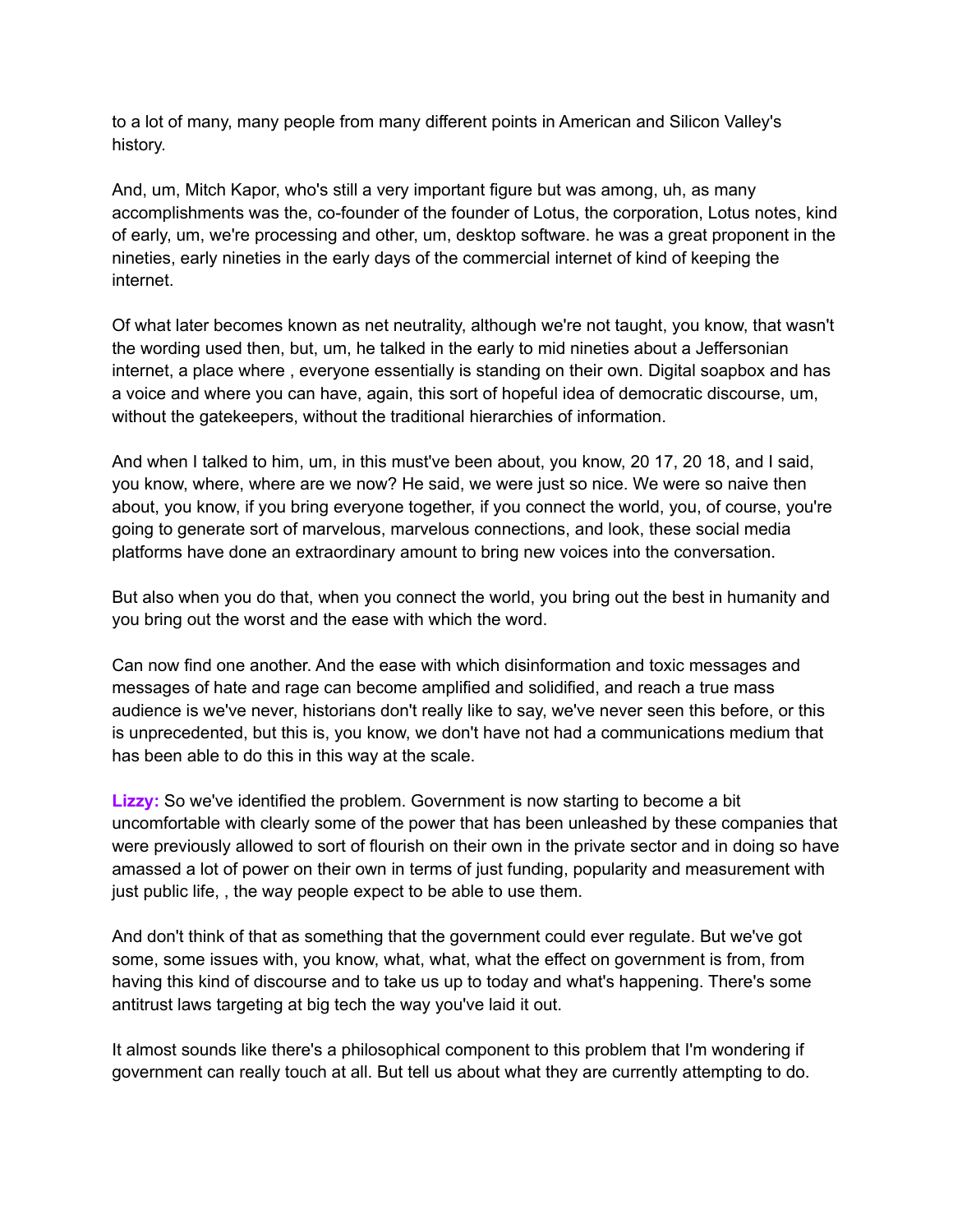**Margaret:** Well, what's it, it is remarkable. Um, how much momentum has emerged around regulating technology companies in a relatively short period of time. And again, just in that sort of a parallel to the 1990s where Democrats and Republicans really couldn't agree on anything, except that the internet should be allowed to generally self regulate itself, with a few guard rails, but not very much.

And now that about the only thing that Democrats and Republicans can agree on is that big tech is too big. It needs some sort of regulation. Now the devil is always in the details. So there are a couple of things, you know, what's happening now is that we have on the house side, a package of, you know, five, five bills that were simultaneously introduced that are really, sweeping, that are also.

You know, quite frankly, very informed, very informed by scholarship, by legal scholarship, social scientific scholarship. Um, you know, it should be noted that while the public tech lash maybe, you know, really started in earnest in 2016 or so scholars have been pointing out the problems with social media platforms and other technology platforms for it a long time.

**Lizzy:** Y'all do love pointing out problems, right?

**Margaret:** Like you're doing it wrong. We sit there on the corners yelling, you know, please listen to us. It's not really fun being proven right in this way, but still there was, you know, there were a lot of, a lot of scholars, six sort of really thoughtful work being produced long before the public was paying attention.

And now I think, um, journalists have really caught up to that. And you, you see a lot of these scholars who are no longer shouting into the void and now we're getting quoted in New York times instead. So that's good. That's a good, a good thing. But, you know, these, the packages that have are moving through, um, on the hill are, are, are, are being informed by that.

So that's, I think that's a good thing. Here's a great example of, of a connection between scholarship of research and practice that's that's actually having a tangible effect. Also the Biden administration has hired in a number of these very prominent tech critics. Um, Tim woo, uh, legal scholar from Columbia is in now part of the Biden administration effort, Lina Khan, who was a, you know, another legal scholar who wrote this really critical paper on Amazon and Amazon and antitrust.

That made waves when she was still a law student. She's now the chair of the FTC. So this is a big deal. Um, the question is what, and so here's where the details get devilish, um, on the, you know, you have, these companies have, are incredibly wealthy. They are now spending a good chunk of that wealth on lobbying.

So the largest tech companies have become some of the biggest lobbying forces in Washington, DC, trying to make sure the regulatory environment. Goes their way. Um, they're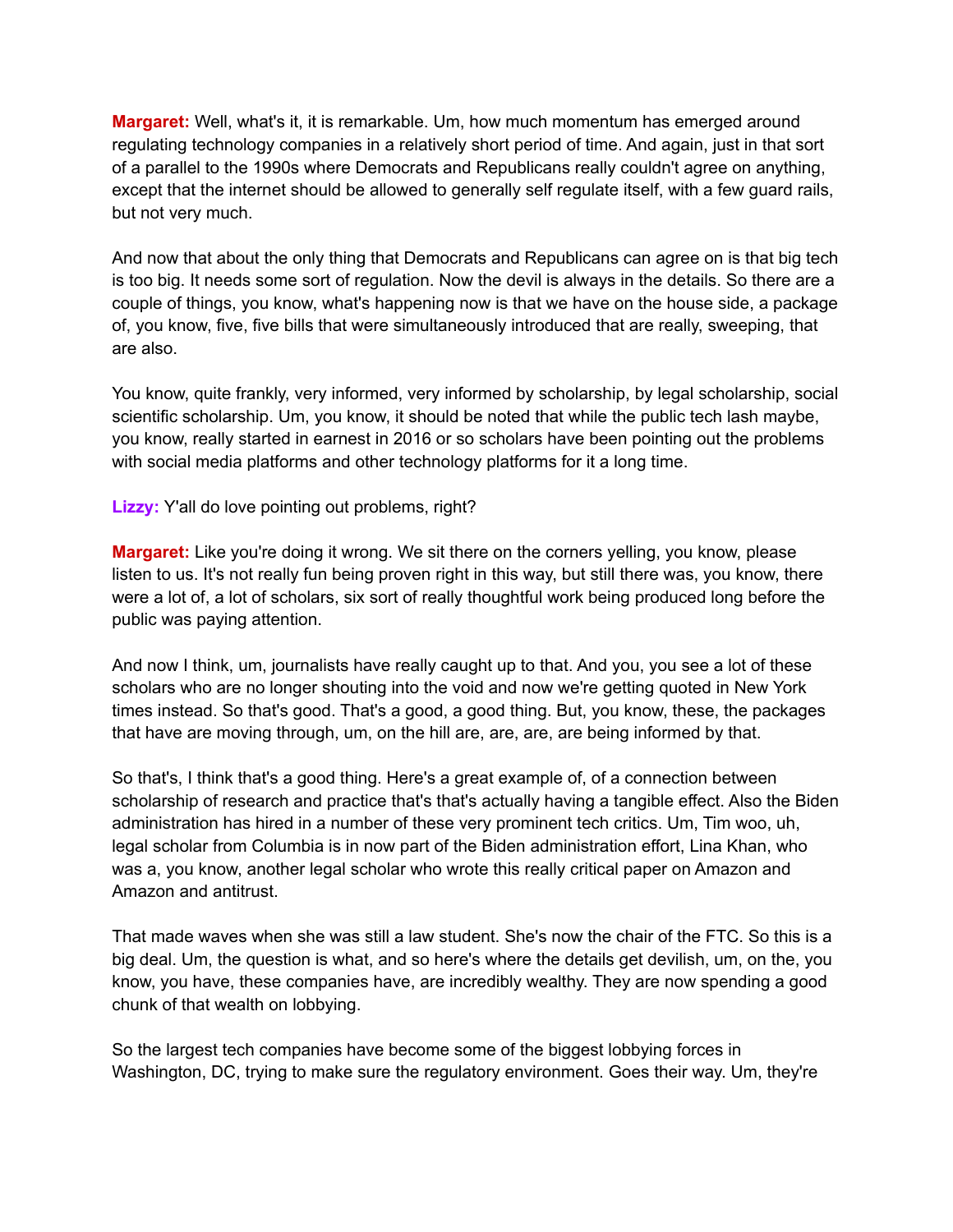not all in an alignment. So that is kind of an interesting dynamic, you know, there may be a bit of a, you know, who's best at getting their way, um, that that could go on.

But I have been thinking a lot, not surprisingly about 120 years. When we had another antitrust moment, um, that was also in response to the growth of enormous new high-tech industries. Then it was oil, steel, railroads, et cetera, um, and new financial instruments. Um, the, the great trusts, there's these great kind of bundling of all of companies in a certain industry altogether, too, in a way that, that drove up consumer prices and limited consumer choice. And then sort of a new economy, this economic landscape that also was a time of intense economic inequality, uh, precipitated political momentum, momentum across the political spectrum that resulted in the antitrust infrastructure we have today. The FTC itself. Came into being in 1913, 1914, right at, you know, at this moment of, um, in response to the rise of those old great corporations.

And so federal income tax gets enacted in 1913, you know, all these things are, are happening in response to economic change. , high-tech wealth of an earlier era. So I, you know, I think there in a way, this is,, this is a life cycle thing. This is not surprising to me that there are these criticisms, that there is this political momentum and will all of the things happen that the, you know, antitrust crusaders hope.

Um, it's, it's going to be tricky, but I, I can't imagine it. It's hard for me to imagine that the status quo is going to work.

**Lizzy:** Okay. my final question to you, you know, as an expert, what would your ideal next phase be? And a lot of the scholars that we interview really hate having to do anything, resembling prediction, but you're a historian. And I actually think that historians are a little better set up for that than

**Margaret:** Oh, no. Historians really hate making predictions.

**Lizzy:** Using what you know about the past, and this is not actually predicting. I'm not, I'm actually not asking you to predict. I'm asking you based on your expertise, what would you like the next phase to be in terms of government relationship with technology in a way that's going to be community building and free enterprise, but also working to empower, you know, equitably.

**Margaret:** Well, I think one of the, you know, the next phase needs to be as, first based in a new reality. That is again, based in the reality of history that Silicon valley is not this place apart is not this techno libertarian paradise that is successful because the government had nothing to do with it. It's successful because the government was there every step of the way.

First as the funder of the cold war state. Based program. And as a, as a customer, as a contractor, as a sponsor of research, as a sponsor of higher education, creating the human capital that fuels the technological revolution. And then later as a partner, as I sort of creating a whole set of policies, taxation, regulation, subsidy, that really created an extraordinary runway for tech growth.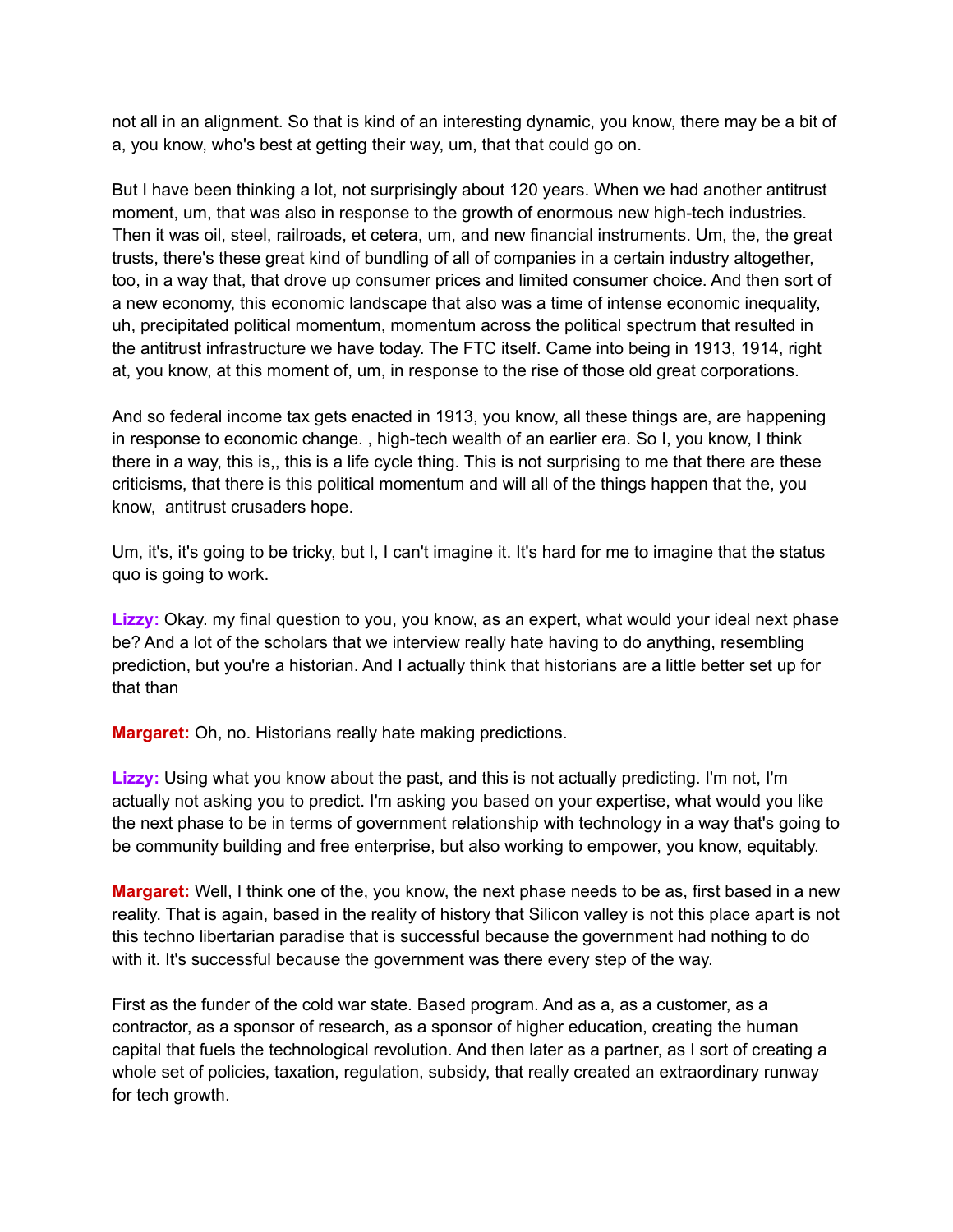And now it needs to move into a new phase. This government. Public private partnership needs to be acknowledged and needs to move into a new space. That is not as asymmetrical where tech has all of the, you know, too much of the power and too much of the knowledge, but where it is a little more of a fair balance.

We do need more diversity in the marketplace, that argument that comes out of Silicon valley as well. The market kind of take takes care of itself. And, you know, they point to the relatively recent antitrust battle. The one Microsoft faced in the late nineties, which, this was all about browsers and Microsoft crushing Netscape.

Well, it turns out that, you know, Netscape kind of by the time Microsoft was ordered to break up, which it ultimately didn't have to because of some, you know, other. Problems with the trial. Um, Netscape was already kind of had withered away and also that the market moves on, you know, Microsoft then, ceased to become a market leader because it kind of fell behind in, in things like search and, and other things that other, um, giants rose up to do.

But I don't think the market takes care of itself. You know, we do need to think more seriously about privacy. One of the things that I've been pursuing lately is looking more deeply at, um, and writing about the, the, you know, long conversations around data privacy and computer privacy, and kind of missed opportunities that the U S had to, create a privacy, more regulated information environment where individuals privacy was more respected.

But you know, we talk a lot. Um, data collection, um, or sort of the right to know what these companies know about you. , I think what we also need to think about is the right of companies to collect that information in the first place, which is another level of, of data. It's not just keeping that information private.

It's actually just keeping the information from being harvested. This is a real challenge to the business model. I'm, I'm not saying any of these, none of these, and none of these things are going to be. Done willingly and voluntarily by the companies. You absolutely have to have. What we've seen through history is you have to have the public sector representing the public interest, creating this countervailing force so that for-profit companies whose businesses not to, you know, do things that are good for the world, they're there to do things that are good for their shareholders. We need to find a better balance and, and this sort of going back to where I started acknowledging the public role in Silicon Valley's growth, I think is really critical because one of the pushbacks that happened against regulation or government action that comes from, , technologists, investors, others is that well we're so we were able to do what we did because government got out of the way and no government's been part of the whole. it's been a partner throughout, you just haven't seen it. It's been hidden out of sight.

It's been submerged, um, you know, read some reads and political science, read some history. I get to know, um, you know, and, and understand that this is not something that is going to, yes, it's probably gonna mean. Your stock price isn't as high, your profits aren't quite as enormous,